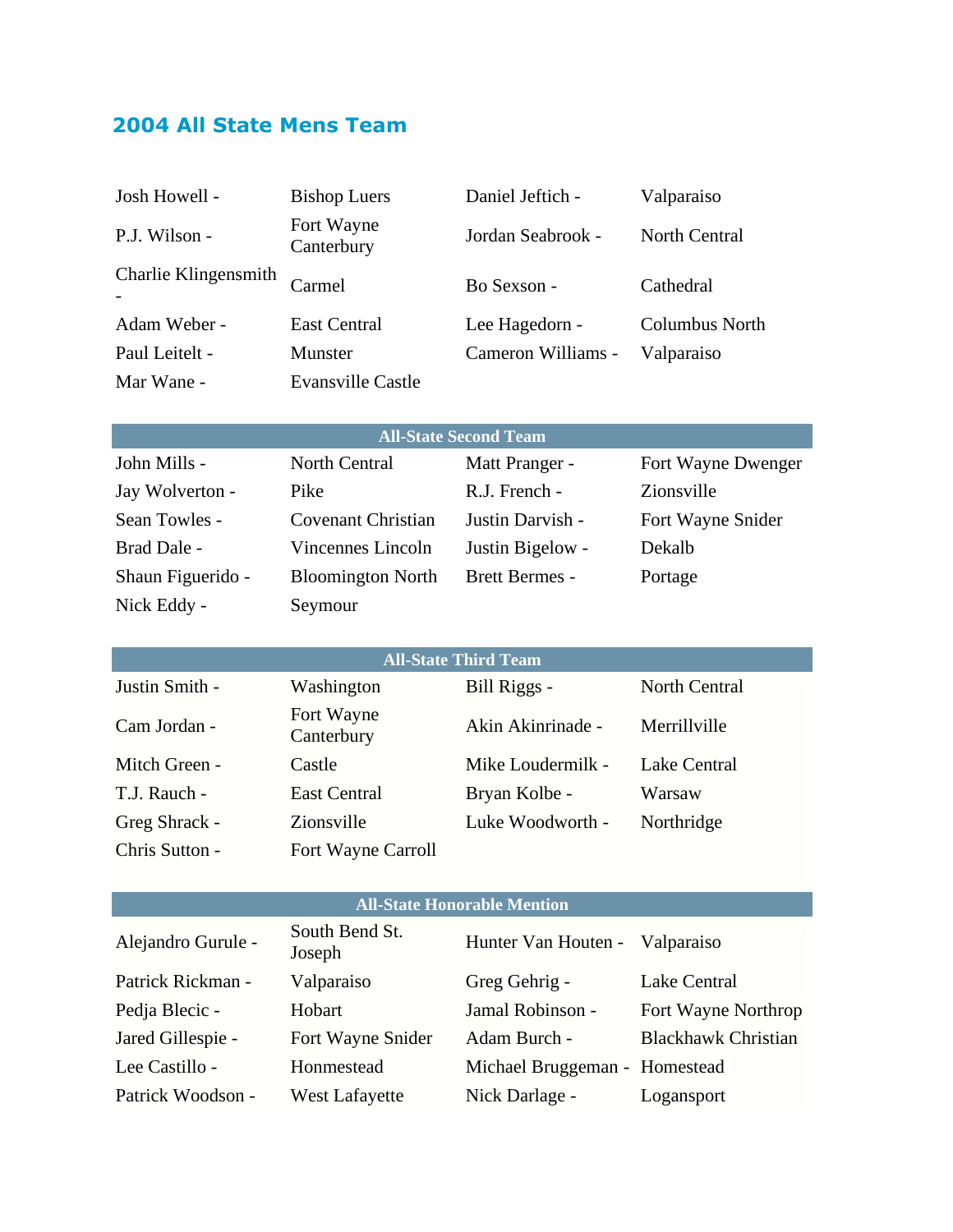| Nick Mann -       | <b>Hamilton Heights</b> | Tony Starks -   | McCutcheon                 |
|-------------------|-------------------------|-----------------|----------------------------|
| Justin Goffinet - | Lafayette Jefferson     | Kevin Sauer -   | Plainfield                 |
| Joe Zinkin -      | Cathedral               | Cory Barber -   | Cathedral                  |
| Doug Woessner -   | <b>Center Grove</b>     | Justin Ohmer -  | Pike                       |
| Jon Grunden -     | Columbus North          | Salvadore Greco | South Dearborn             |
| Carl Woszcynski - | <b>Columbus North</b>   | Kyle Laker -    | <b>Batesville</b>          |
| Rocky Legge -     | South Dearborn          | Doug Wathen -   | Evansville Memorial        |
| Ross Lampkins -   | Castle                  | Kevin Sparks -  | <b>Bloomington South</b>   |
| Andy Brick -      | Jasper                  | Mike Bendzen -  | <b>Evansville Harrison</b> |
|                   |                         |                 |                            |

### **Player of the Year Jordan Seabrook - North Central**

### **Coach of the Year B.J. Black - East Central**

## **2004 All State Womens Team**

| Julie Hanley -                     | North Central    | Annie Aiello -   | Penn                  |
|------------------------------------|------------------|------------------|-----------------------|
| Melissa Zimmerman - Bishop Dwenger |                  | Kerry Inglis -   | Fort Wayne Snider     |
| Angie Muir -                       | Carmel           | Jenny Southard - | Noblesville           |
| Amber Cress -                      | Zionsville       | Lauren Cheney -  | <b>Ben Davis</b>      |
| Annie Yi -                         | Ben Davis        | Lindsey Fox -    | <b>Columbus North</b> |
| Keshia Malone -                    | Evansville Reitz |                  |                       |

#### **All-State Second Team**

| Jennie Bradfisch -  | Carmel                    | Caitlin Hiler -  | South Bend Adams |
|---------------------|---------------------------|------------------|------------------|
| Katelyn Alexander - | <b>Fort Wayne Carroll</b> | Brittany White - | Carmel           |
| Kelli Monks -       | Noblesville               | Zoe Stuart -     | Zionsville       |
| Ali Kealing -       | Cathedral                 | Kate Miller -    | North Central    |
| Morgan Redman -     | North Central             | Katelyn Smith -  | Castle           |
| Jessica Boots -     | Carmel                    |                  |                  |